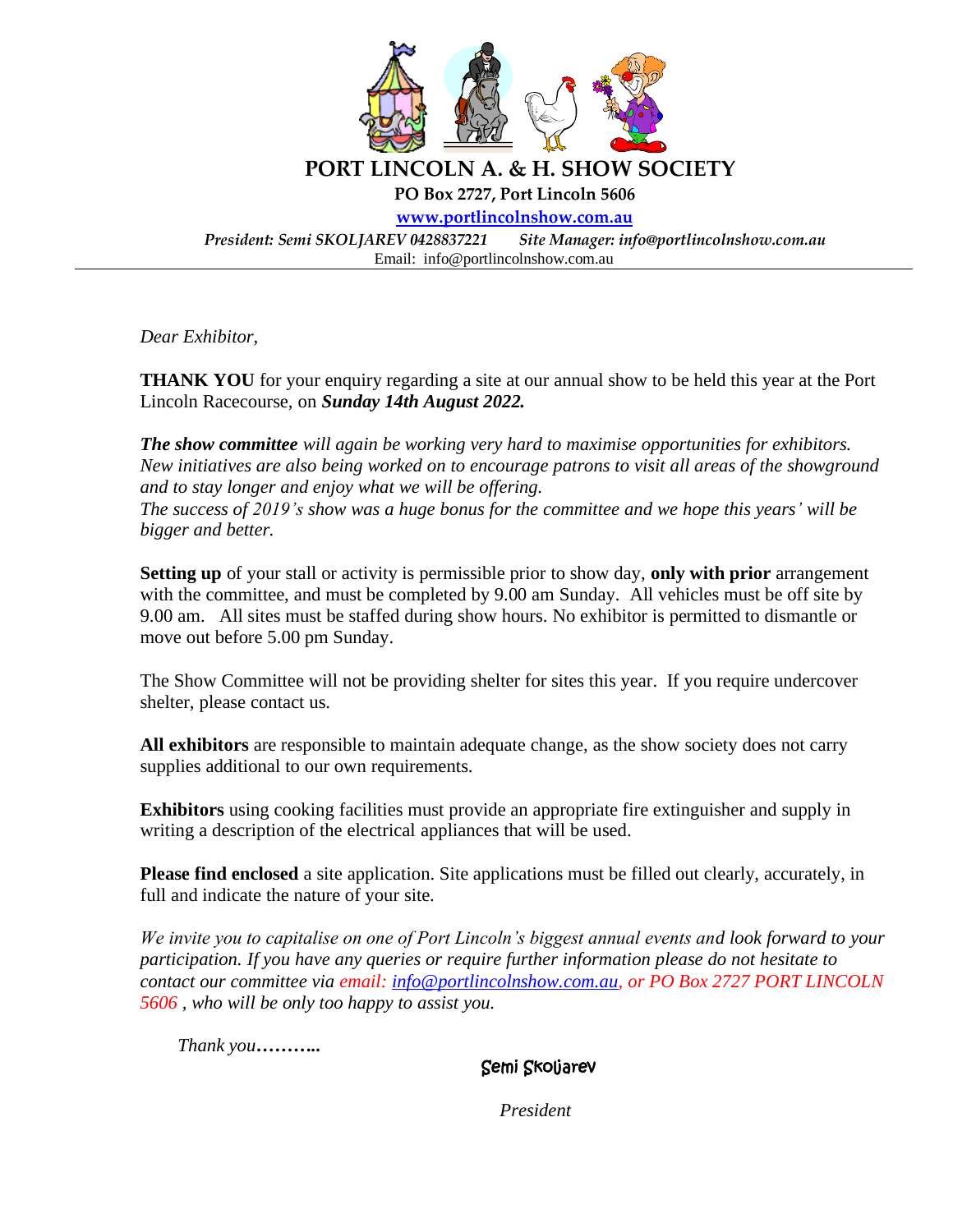## **PORT LINCOLN SHOW SITE APPLICATION SUNDAY 14th AUGUST 2022**

| a separate sheet if required. | Please provide a full list of goods being sold or a menu of all food being provided. Use                                                                                                              |
|-------------------------------|-------------------------------------------------------------------------------------------------------------------------------------------------------------------------------------------------------|
|                               | Frontage: $\Box$ 1-5 Metres: \$80.00: actual metres required, _____mW x _____mD or                                                                                                                    |
|                               | up to $\Box$ 10 Metres: \$100.00 : actual metres required, mW x _____ mD<br>(Please record number of metres required, price includes 2 entry passes)                                                  |
|                               | Please advise if height needs to be considered.                                                                                                                                                       |
|                               | Do you require a POWERED SITE: $\Box$ Yes $\Box$<br><b>Additional \$40</b><br>N <sub>0</sub>                                                                                                          |
|                               | Please specify type of power required and number of outlets $\Box$ 10A $\Box$ 15A Number                                                                                                              |
|                               | Do you require a COVERED SITE: $\Box$ Yes $\Box$ No<br>(Should shelter be required for your site, we suggest that you make your own arrangements.)<br>Please advise us if you require verandah space. |
|                               | <b>TOTAL COST \$</b>                                                                                                                                                                                  |
| <b>Direct Payment:</b>        | Port Lincoln A & H Society Inc<br><b>BSB: 633 108</b><br>Acc No: 147540066<br><b>Reference: Your Name</b>                                                                                             |
| of Currency                   | Public Liability Insurance: Please supply the Show Society with a copy of current Certificate                                                                                                         |
|                               | $\mathbf{r}$ and $\mathbf{r}$<br>$\mathbf{n} \wedge \mathbf{n}$<br>$\bullet$ $\bullet$                                                                                                                |

**Contact: The Site Manager: Port Lincoln A & H Society, PO Box 2727, PORT LINCOLN 5606 or email: [info@portlincolnshow.com.au](mailto:info@portlincolnshow.com.au)**

**\*\*\*\*Please note ALL STALL HOLDER EMPLOYEES are required to purchase entry tickets.\*\*\*\* Tickets are available online at www.portlincolnshow.com.au**